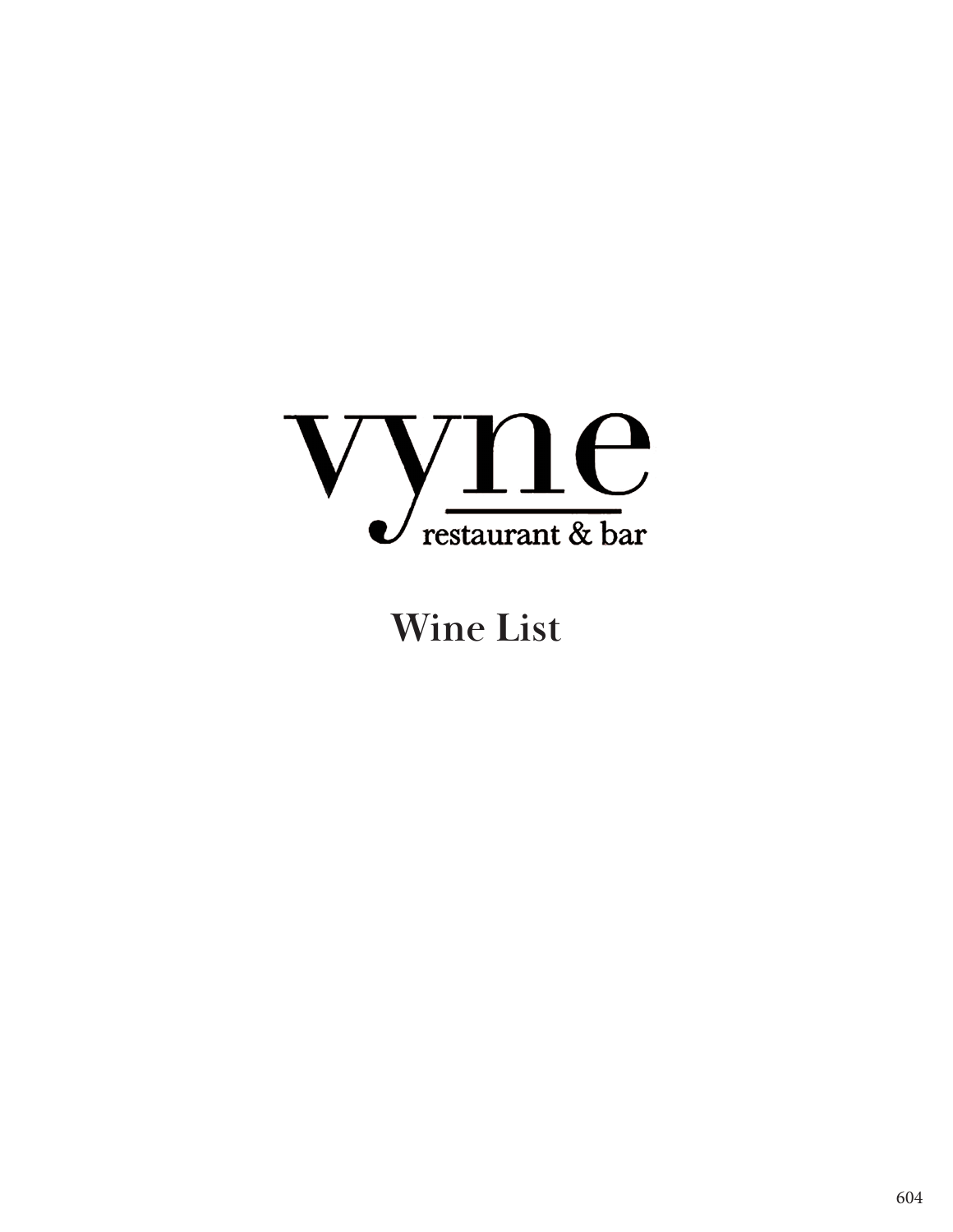# *Wines by the Glass*

| <b>Sparkling</b> |                                                                   |    | glass/bottle |
|------------------|-------------------------------------------------------------------|----|--------------|
| 116              | Harry Cipriani, Bellini, Italy                                    | 10 | 48           |
| 115              | Harry Cipriani, Prosecco, Veneto, Italy                           | 10 | 48           |
| 112              | Maison Willm, Brut Rosé, Crémant d'Alsace, France                 | 12 | 58           |
| 110              | Steorra, Brut, Russian River Valley, California, United States    | 12 | 58           |
| 109              | Roederer Estate, Brut, Anderson Valley, California, United States | 13 | 62           |
| 114              | A.R. Lenoble, Brut, Champagne, France                             | 17 | 83           |
| 111              | Veuve Clicquot, Brut, Champagne, France                           | 24 | 118          |
|                  |                                                                   |    |              |
| <b>White</b>     |                                                                   |    |              |
| Riesling         |                                                                   |    |              |
| 2017             | Empire Estate, Finger Lakes, New York, United States              | 12 | 48           |
| Albariño         |                                                                   |    |              |
| 2018             | Granbazán, Rías Baixas, Galicia, Spain                            | 12 | 46           |
|                  | Pinot Grigio                                                      |    |              |
| 2020             | Anziano, Veneto, Italy                                            | 10 | 38           |
| 2019             | Livio Felluga, Collio, Friuli-Venezia Giulia, Italy               | 18 | 70           |
|                  | <b>Chenin Blanc</b>                                               |    |              |
| 2020             | Les Rocher des Violettes, Chenin Blanc, Loire Valley, France      | 15 | 60           |
|                  | Sauvignon Blanc                                                   |    |              |
| 2020             | Paddle Reef, Marlborough, New Zealand                             | 10 | 38           |
| 2020             | Isabel Garrault, Les Grands Monts, Sancerre, Loire Valley, France | 17 | 65           |
| 2020             | Les Petite Perriere, Loire Valley, France                         | 12 | 46           |
|                  | Chardonnay                                                        |    |              |
| 2020             | Sandhi, Chardonnay. Central Coast, California, United States      | 15 | 60           |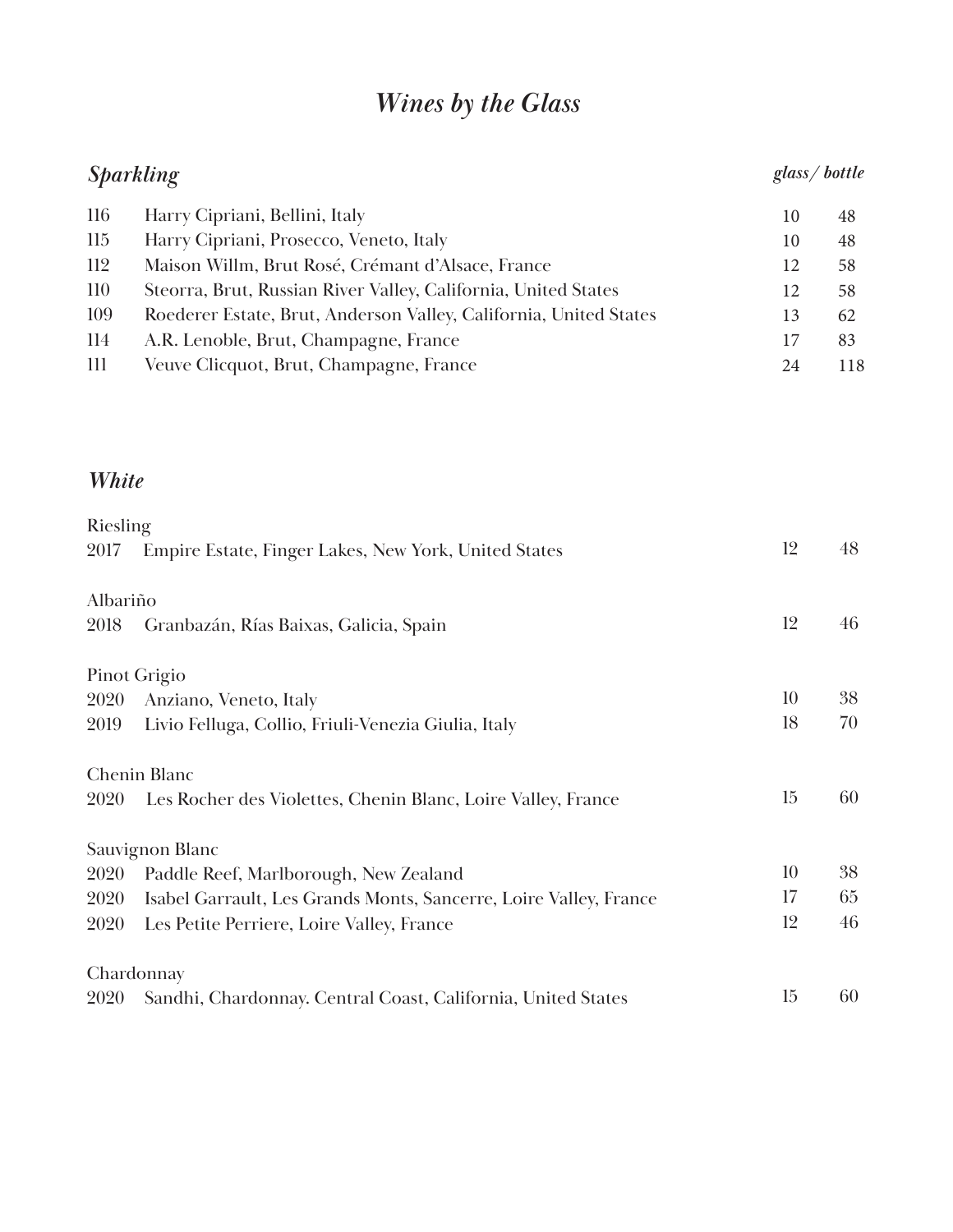## *glass/ bottle*

## *Rosé*

|                   | Grenache Blend                                                       |                 |    |
|-------------------|----------------------------------------------------------------------|-----------------|----|
| 2020              | Château Montaud, Provence, France                                    | 10              | 38 |
| 2020              | Château d'Esclans, Whispering Angel, Provence, France                | 14              | 54 |
| 2018              | Clos Ste. Magdeleine, Cassis, Provence, France                       | 20              | 78 |
| Tempranillo       |                                                                      |                 |    |
| 2020              | Barón de Ley, Rosado, Rioja, Spain                                   | 13              | 50 |
|                   | Sauvignon Blanc                                                      |                 |    |
| 2020              | Yealands, Marlborough, New Zealand                                   | 10              | 38 |
|                   | <b>Pinot Grigio</b>                                                  |                 |    |
| 2018              | Tenuta di Corte Giacobbe, Ramato, Veneto, Italy                      | 12              | 46 |
| <b>Red</b>        |                                                                      | glass/bottle    |    |
| <b>Barbera</b>    |                                                                      |                 |    |
| 2018              | Tenute Neirano Barbera d'Asti Superiore, Piedmont, Italy             | 10              | 38 |
|                   | Sangiovese                                                           |                 |    |
| 2015              | Castello di Fonterutoli, Chianti Classico, Tuscany, Italy            | 14              | 54 |
| <b>Pinot Noir</b> |                                                                      |                 |    |
| 2017              | Joe Dobbes, Oregon, United States                                    | $\mathbf{1}$    | 42 |
| 2018              | Montinore Estate, Red Cap, Willamette Valley, Oregon, United States  | 17              | 68 |
| Syrah             |                                                                      |                 |    |
| 2019              | Domaine Saint Jean, Des Vignes, Côtes du Rhône, Rhône Valley, France | 10              | 38 |
|                   | <b>Cabernet Sauvignon</b>                                            |                 |    |
| 2016              | Château Lanessan, Haut-Médoc, Bordeaux, France                       | 18              | 70 |
| 2018              | Angeline, California, United States                                  | 10              | 38 |
| 2019              | Decoy, California, United States                                     | 15              | 58 |
| 2018              | Conundrum, Red Blend, California, United States                      | 16              | 62 |
| Malbec            |                                                                      |                 |    |
| 2019              | Bodegas Salentein, Killka, Valle de Uco, Mendoza, Argentina          | 10 <sup>°</sup> | 38 |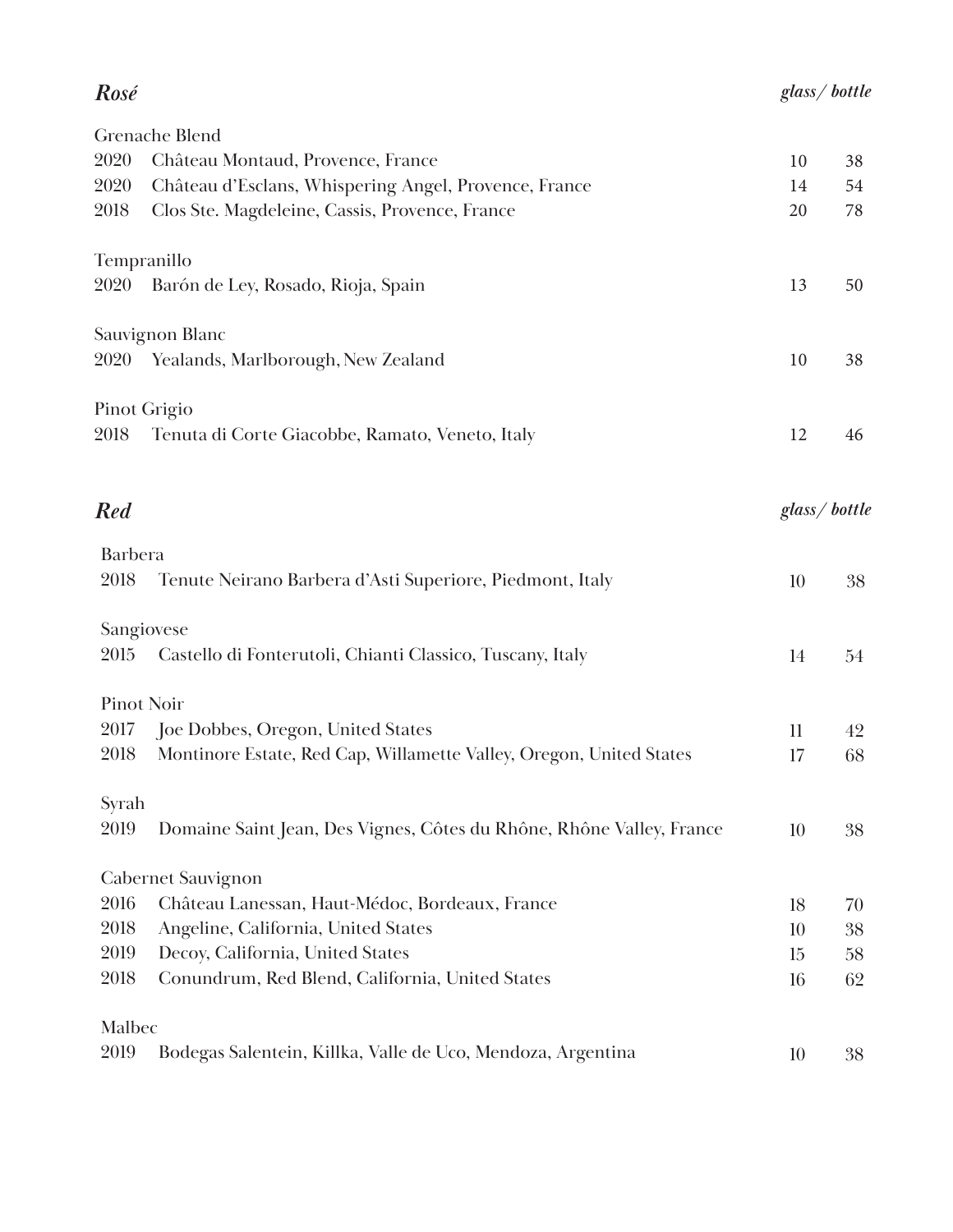#### *Reserve Wines by the Glass*

*We are offering limited pours of special bottles from our cellar through our Cruvinet preservation system.* 

#### **Chardonnay**

**2019 Yves Boyer-Martenot, Cuvée Fernand Boyer, Meursault, Burgundy, France** 40

*Tasting Note: Rich and opulent, yet precise and Burgundian to the core. This Chardonnay is the perfect example of what an excellent Meursault is all about.* 

#### **Pinot Noir**

#### **2019 Hirsch Vineyards, Bohan-Dillon, Sonoma Coast, California, United States** 25

*Tasting Note: Light and elegant with notes of tart cranberries and just-ripe strawberries. Pinot Noir from Hirsch Vineyards in the Sonoma Coast is always an interplay of power and finesse and this wine shows just that.*

#### **Sangiovese 2017 Villa Poggio Salvi, Brunello di Montalcino, Tuscany, Italy** 32

*Tasting Note: Sangiovese from Brunello di Montalcino is always on the of the most seductive wines in any lineup. Savory and dense with notes of raisins, sandalwood, and dried fruits. This wine, aged for half a decade in the winery before release, is complexity at it's finest.*

#### **Cabernet Sauvignon - Merlot - Cabernet Franc 2015 Poggio al Tesoro, Sondraia, Bolgheri, Tuscany, Italy**

40

*Tasting Note: A classic Super Tuscan from the heart of the Bolheri appellation, the Sondraia is a powerhouse with notes of cocoa, blackberries, and savory herbs. Tannins are refined and feature a palate that is as full as it is complex.*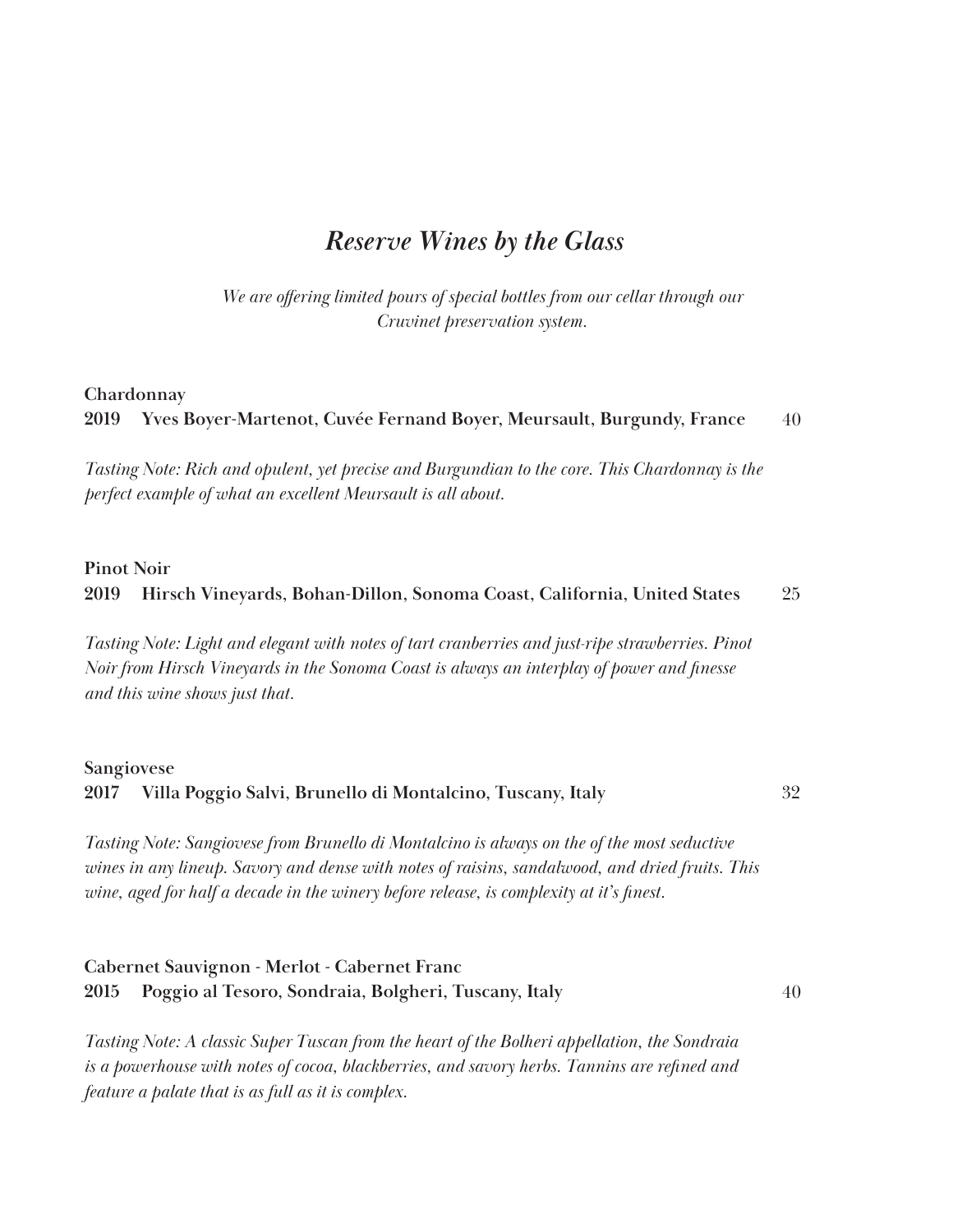# *Wines by the Bottle*

# *Sparkling*

| 102            | NV   | Ferrari, Brut, Trentino-Alto Adige, Italy                                                 | 76  |
|----------------|------|-------------------------------------------------------------------------------------------|-----|
| 106            | NV   | Taittinger, La Française, Brut, Champagne, France                                         | 129 |
| 108            | NV   | Pierre Péters, Cuvée de Réserve, Brut, Blanc de Blancs, Champagne, France                 | 140 |
| 112            | NV   | Bollinger Special Cuvee Brut Holiday James Bond, Champagne, France                        | 160 |
| 107            | NV   | Pierre Gimonnet & Fils, Champagne 1er Cru Brut Extra Blanc de Blancs<br>Champagne, France | 95  |
| S <sub>4</sub> | NV   | Ayala, Majeur, Brut, Champagne, France                                                    | 105 |
| S <sub>6</sub> | NV   | Mouzon-Leroux, L'Atavique, Extra Brut, Champagne, France                                  | 105 |
| S <sub>0</sub> | NV   | Chartogne-Taillet, Cuvée Sainte Anne, Brut, Champagne, France                             | 105 |
| S <sub>1</sub> | NV   | Chartogne-Taillet, Le Rosé, Brut, Champagne, France                                       | 165 |
| S7             | NV   | Marc Hébrart, Sélection Vieilles Vignes, Brut, Champagne, France                          | 120 |
| S <sub>5</sub> | NV   | Vilmart & Cie, Grand Cellier, Brut, Champagne, France                                     | 155 |
| S <sub>3</sub> | 2014 | Taittinger, Millésimé, Brut, Champagne, France                                            | 210 |
| S <sub>2</sub> | 2013 | Louis Roederer, Brut, Champagne, France                                                   | 210 |
| S <sub>9</sub> | 2016 | Moussé Fils, Les Fortes Terres, Special Club, Brut, Blanc de Noirs,<br>Champagne, France  | 220 |
| S <sub>8</sub> | 2013 | Gaston Chiquet, Millésimé, Special Club, Brut, Champagne, France                          | 195 |
| 111            | NV   | Veuve Cliquot Rose, Provence, France                                                      | 169 |

#### *White*

## *Pinot Grigio*

| 310           |      | 2018 Le Vigne di Zamó, Friuli-Venezia Giulia, Italy | 68 |
|---------------|------|-----------------------------------------------------|----|
| <i>Arneis</i> |      |                                                     |    |
| 500           |      | 2019 Vietti, Roero, Piedmont, Italy                 | 60 |
| 510           | 2019 | Bruno Giacosa, Roero, Piedmont, Italy               | 80 |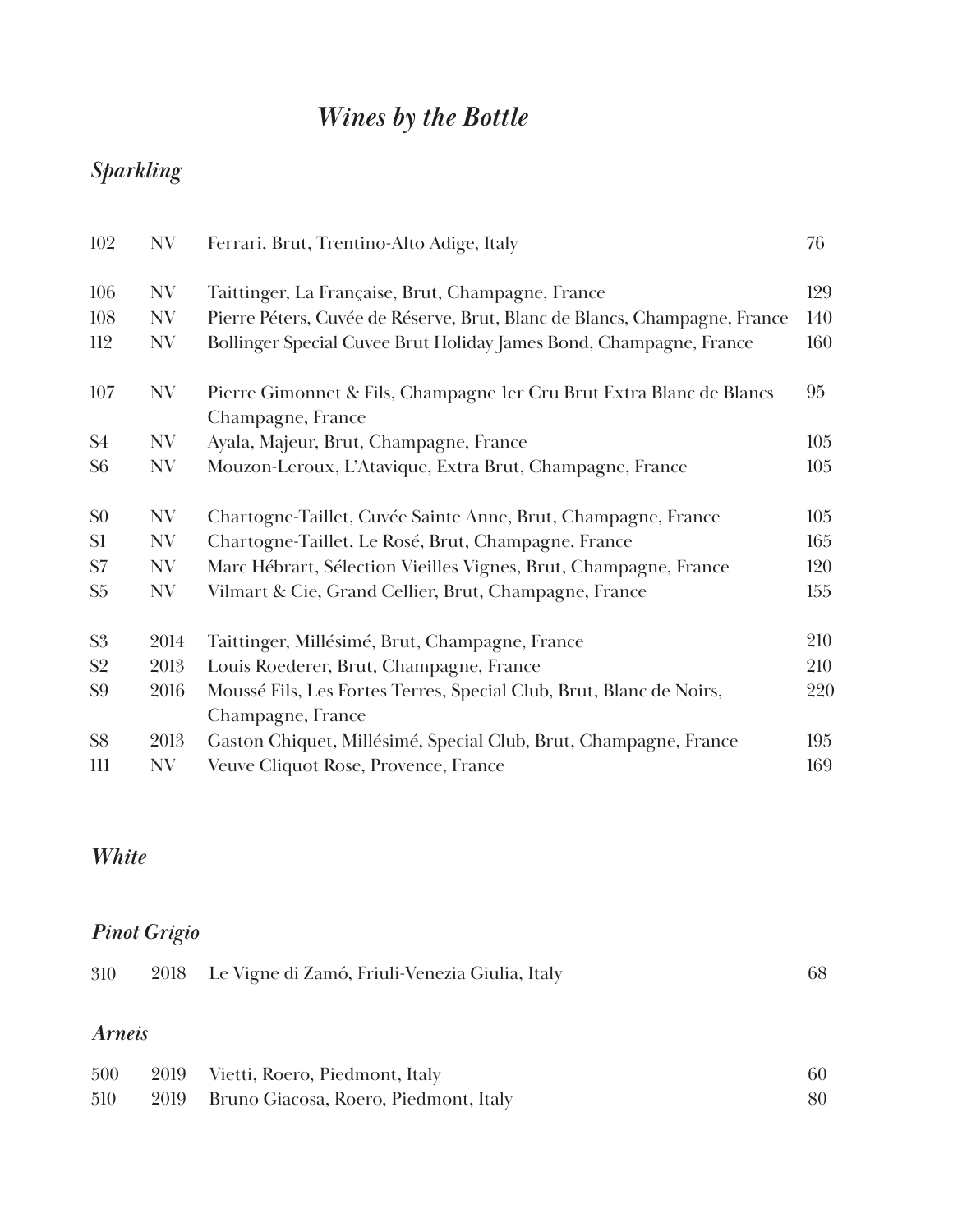#### *White*

# *Falanghina*

| 530 |  | 2018 — Terredora di Paolo, Irpinia, Campania, Italy |  |
|-----|--|-----------------------------------------------------|--|
|-----|--|-----------------------------------------------------|--|

## *Riesling*

| 1008 | 2019 Selbach-Oster, Zeltlinger Schlossberg, Kabinett, Mosel Valley, Germany | 60  |
|------|-----------------------------------------------------------------------------|-----|
| 1000 | 2020 Donnhoff, Tonschiefer, Trocken, Nahe, Germany                          | 60  |
| 1005 | 2018 Von Winning, Ungeheuer, Grosses Gewächs, Pfalz, Germany                | 135 |

#### *Grüner Veltliner*

# *Assyrtiko*

| 1009 |  | 2020 Domaine Sigalas, Santorini, Greece |  |
|------|--|-----------------------------------------|--|
|------|--|-----------------------------------------|--|

# *Melon de Bourgonge*

| 520 |  | 2018 — Château de la Chesnaie, Muscadet Sèvre-et-Maine, Loire Valley, France | 40 |
|-----|--|------------------------------------------------------------------------------|----|
|-----|--|------------------------------------------------------------------------------|----|

# *Sauvignon Blanc*

| 586<br>2019 André Neveu, Le Grand Fricambault, Sancerre, Loire Valley, France |  | 80 |
|-------------------------------------------------------------------------------|--|----|
|-------------------------------------------------------------------------------|--|----|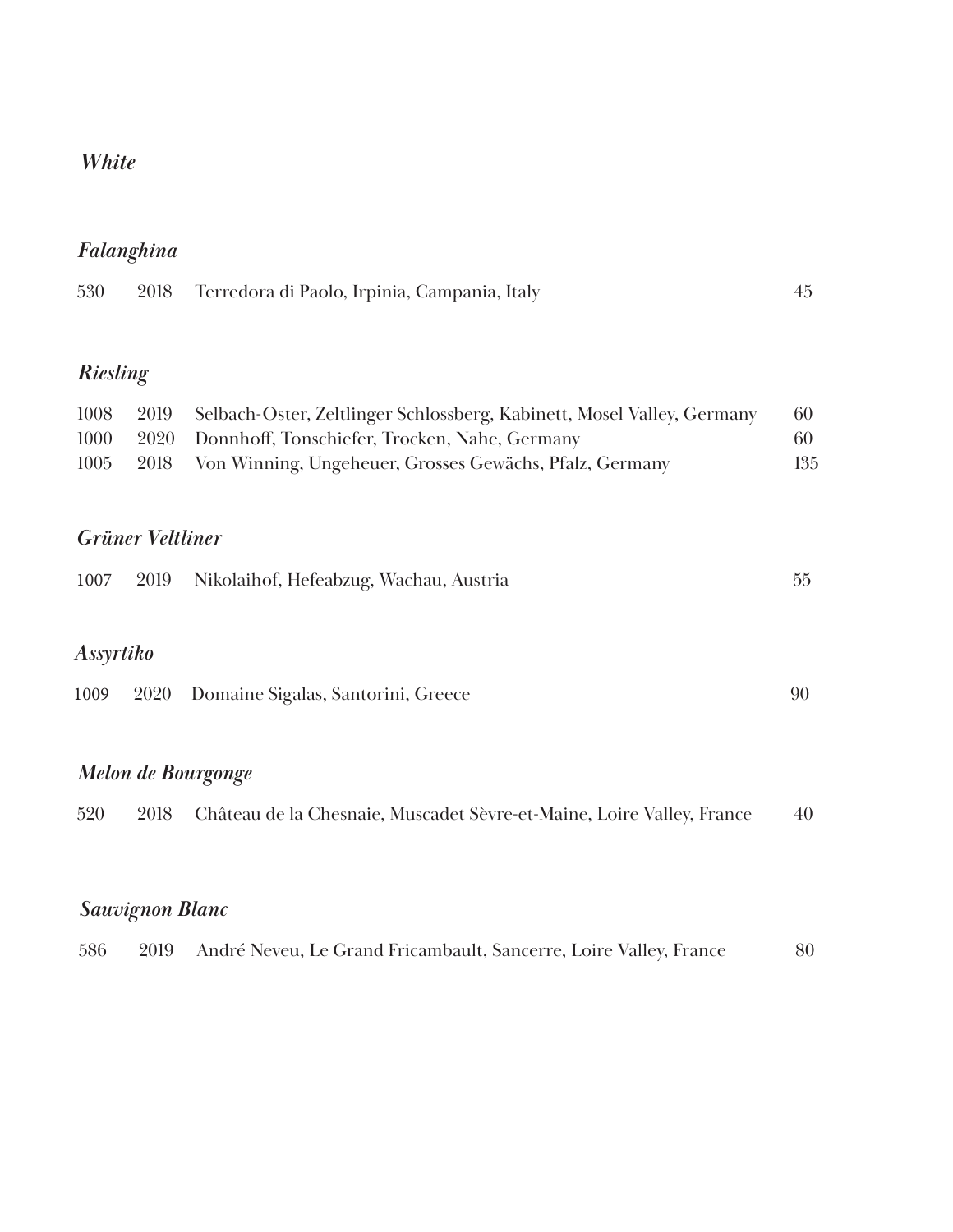#### *White*

#### *Chenin Blanc*

| 535     | 2018 | Domaine Huet, Clos du Bourg, Sec, Vouvray, Loire Valley, France | 85 |
|---------|------|-----------------------------------------------------------------|----|
| 585     | 2018 | Domaine des Baumard, Savennières, Loire Valley, France          | 80 |
| 330     | 2020 | Mullineux, Old Vines White Blend, Swartland, South Africa       | 65 |
|         |      |                                                                 |    |
| Aligoté |      |                                                                 |    |

| W2 | 2019 Domaine Sylvain Pataille, Bourgogne Aligoté, Burgundy, France | 60 |
|----|--------------------------------------------------------------------|----|
|    |                                                                    |    |
|    |                                                                    |    |

## *Chardonnay*

| 400 | 2019 | Louis Jadot, Bourgogne Blanc, Burgundy, France                         | 44  |
|-----|------|------------------------------------------------------------------------|-----|
| 315 | 2019 | Paul Pillot, Bourgogne Blanc, Burgundy, France                         | 90  |
| 300 | 2018 | Domaine Sylvain Pataille, Mechalots, Bourgogne Blanc, Burgundy, France | 70  |
| 540 | 2018 | Willam Fevre, Champs Royaux, Chablis, Burgundy, France                 | 80  |
| 305 | 2017 | Billaud Simon, Chablis, Burgundy, France                               | 75  |
| 580 | 2016 | Louis Latour, Santenay, Burgundy, France                               | 79  |
| 325 | 2019 | Boyer-Martenot, Cuvée Fernand Boyer, Meursault, Burgundy, France       | 155 |
| 320 | 2020 | Les Heritiers du Comte Lafon, Macon-Prisse, Burgundy, France           | 70  |
|     |      |                                                                        |     |
| 200 | 2019 | Cambria, Katherine's Vineyard, California, United States               | 48  |
| 210 | 2018 | Jordan, Sonoma, California, United States                              | 96  |
| 212 | 2018 | Kosta Browne, Sonoma, California, United States                        | 159 |
| 225 | 2018 | Flowers, Sonoma County, California, United States                      | 132 |
| 215 | 2019 | Far Niente, Post & Beam, Napa Valley, California, United States        | 78  |
| 230 | 2017 | Rombauer, Carneros, Napa Valley, California, United States             | 152 |
| 220 | 2016 | Shafer, Napa Valley, California, United States                         | 140 |
| 555 | 2018 | DuMOL, Napa Valley, California, United States                          | 179 |
| 560 | 2016 | Newton, Unfiltered, Napa Valley, California, United States             | 109 |
| 570 | 2018 | Trefethen, Napa Valley, California, United States                      | 62  |

#### *Roussanne*

| 550 | 2018 Maison Brotte, Domaine Barville, Châteauneuf-du-Pape, | 79 |
|-----|------------------------------------------------------------|----|
|     | Southern Rhône, France                                     |    |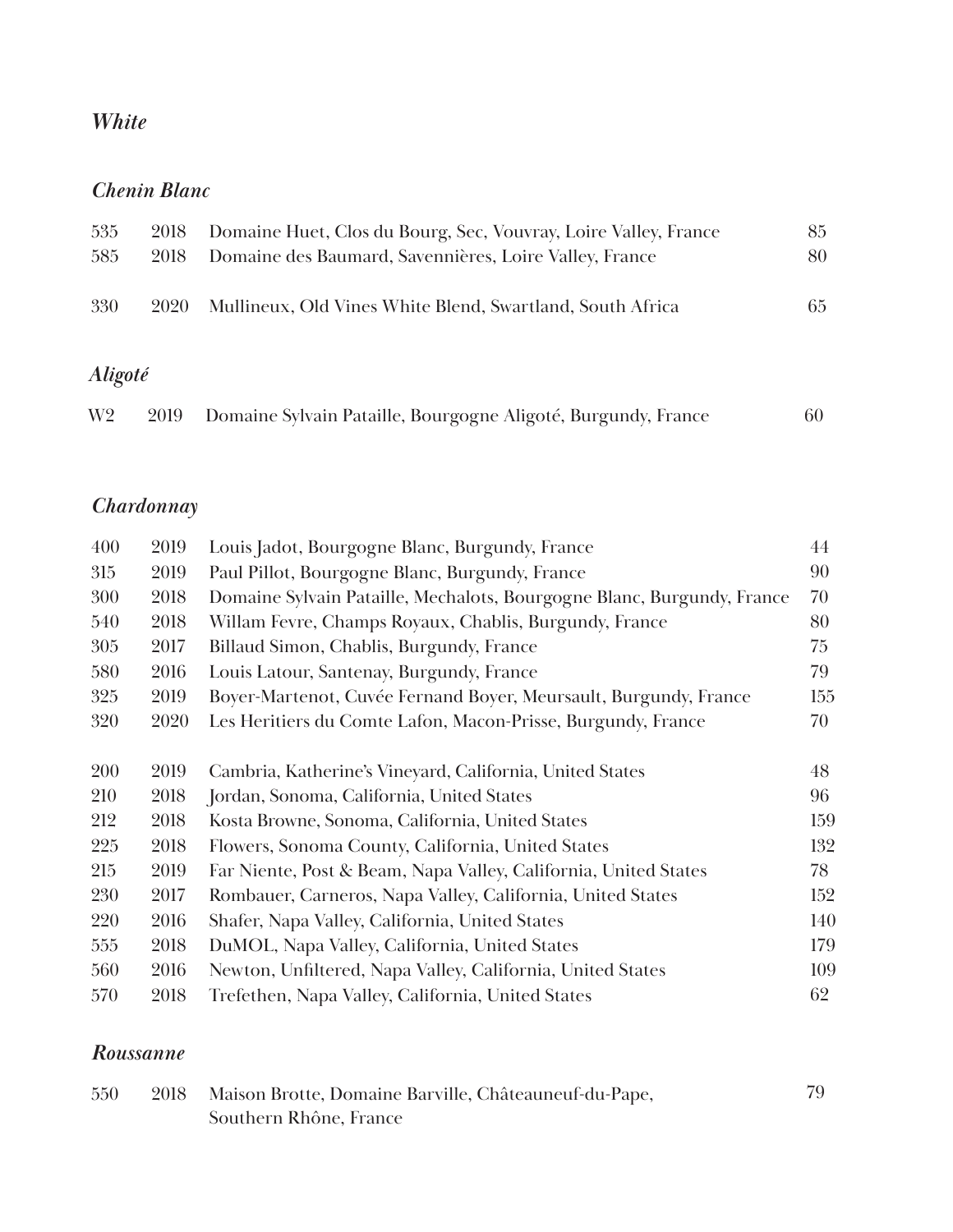### *Pinot Noir*

| 700 | NV.  | Meomi, California, United States                              | 64  |
|-----|------|---------------------------------------------------------------|-----|
| 759 | 2018 | Dutton-Goldfield, Dutton Ranch, Russian River Valley, Sonoma, | 95  |
|     |      | California, United States                                     |     |
| 758 | 2019 | Hirsch Vineyards, Bohan-Dillon, Sonoma Coast,                 | 90  |
|     |      | California, United States                                     |     |
| 923 | 2017 | Bergstrom, Willamette Valley, Oregon, United States           | 140 |
|     |      |                                                               |     |

| 740            | 2019 | Arnaud Mortet, Ma Cuveé, Gevrey Chambertin, Burgundy, France                | 210        |
|----------------|------|-----------------------------------------------------------------------------|------------|
| 760            | 2019 | Armand Rousseau, Mazy-Chambertin Grand Cru, Burgundy, France                | 1150       |
| 750            | 2019 | Domaine Arlaud, Morey-St.-Denis, Burgundy, France                           | 145        |
| W <sub>3</sub> | 2018 | Domaine Sylvain Pataille, Marsannay En Clémengeots, Burgundy, France        | 120        |
| 710            | 2019 | Paul Pillot, Clost St. Jean, Chassagne-Montrachet ler Cru, Burgundy, France | <b>250</b> |

### *Nebbiolo*

| 945 | 2018 Vietti, Perbacco, Langhe, Piedmont, Italy |     |
|-----|------------------------------------------------|-----|
| 924 | 2017 Oddero, Barolo, Piedmont, Italy           | 115 |
| 935 | 2015 Damilano, Barolo, Piedmont, Italy         | 169 |

# *Sangiovese*

| 915 | 2017 | Castello di Verrazzano, Chianti Classico, Tuscany, Italy       | 72  |
|-----|------|----------------------------------------------------------------|-----|
| 920 | 2017 | Querciabella, Chianti Classico, Tuscany, Italy                 | 88  |
| 960 | 2017 | Fèlsina, Berardenga, Chianti Classico Riserva, Tuscany, Italy  | 85  |
| 925 | 2017 | Luce della Vite, Lucente Toscana, Tuscany, Italy               | 70  |
| 930 | 2015 | Poggio al Tesoro, Sondraia, Bolgheri Superiore, Tuscany, Italy | 159 |
| 840 | 2017 | Villa Poggio Salvi, Brunello di Montalcino, Tuscany, Italy     | 120 |
| 900 | 2015 | Casanova di Neri, Brunello di Montalcino, Tuscany, Italy       | 270 |

# *Red*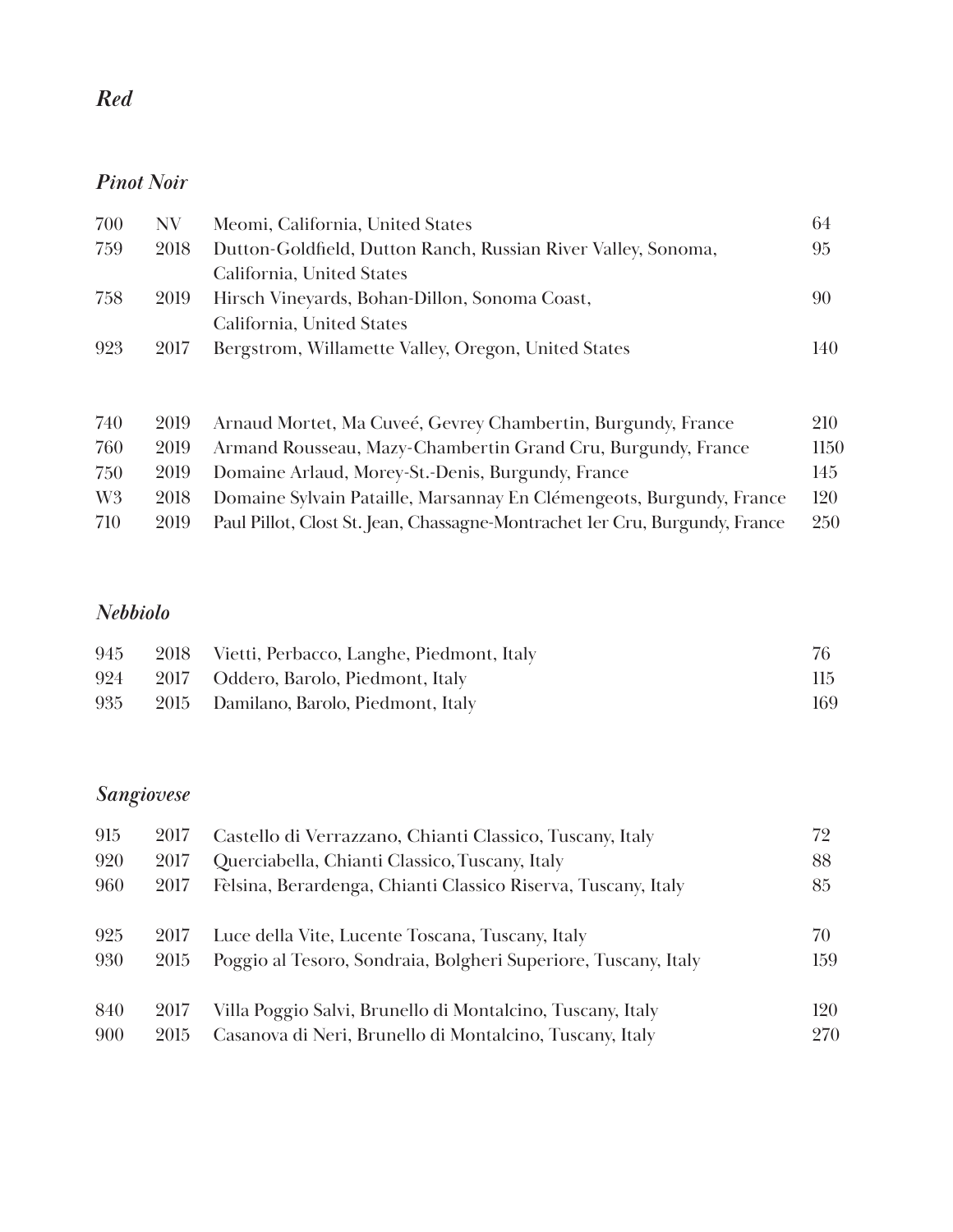# *Red*

### *Charbono*

| 835                    | 2017 | Kivelstadt, Native Son, Venturi Vineyard, Mendocino County, United States | 52 |
|------------------------|------|---------------------------------------------------------------------------|----|
| <i><b>Grenache</b></i> |      |                                                                           |    |
| 840                    | 2017 | Paul Jaboulet Aîné, Gigondas, Rhône Valley, France                        | 66 |
| 712                    | 2019 | Clos du Mont Olivet, Châteauneuf-du-Pape, Rhône Valley, France            | 85 |
| 545                    | 2018 | Château Fortia, Tradition, Châteauneuf-du-Pape, Rhône Valley, France      | 95 |
|                        |      |                                                                           |    |
|                        |      |                                                                           |    |

### *Petite Sirah*

| 810 |  | 2014 Foppiano Vineyards, Lot 96, California, United States |  |  |
|-----|--|------------------------------------------------------------|--|--|
|     |  |                                                            |  |  |

# *Tempranillo*

| 1016 | 2017 Esporão, Reserva, Alentejo, Portugal            | 60   |
|------|------------------------------------------------------|------|
| 1010 | 2011 La Rioja Alta, 904, Grand Reserva, Rioja, Spain | 150  |
| 1015 | 2017 CVNE, Imperial, Reserva, Rioja, Spain           | -90- |

# *Syrah*

| 836  | 2018 | Guigal, Crozes-Hermitage, Rhône Valley, France            | 65  |
|------|------|-----------------------------------------------------------|-----|
| 821  | 2018 | Rene Rostaing, Ampodium, Côte Rôtie, Rhône Valley, France | 195 |
| 820  |      | 2018 Qupé, Central Coast, California, United States       | 52  |
| 1020 | 2018 | Piedrasassi, Syrah Rim Rock Vineyard Arroyo Grande Valley | 100 |

# *Zinfandel*

| 825 | 2017 Bonterra, Mendocino County, California, United States | 45  |
|-----|------------------------------------------------------------|-----|
| 830 | 2019 The Prisoner, Napa Valley, California, United States  | 109 |